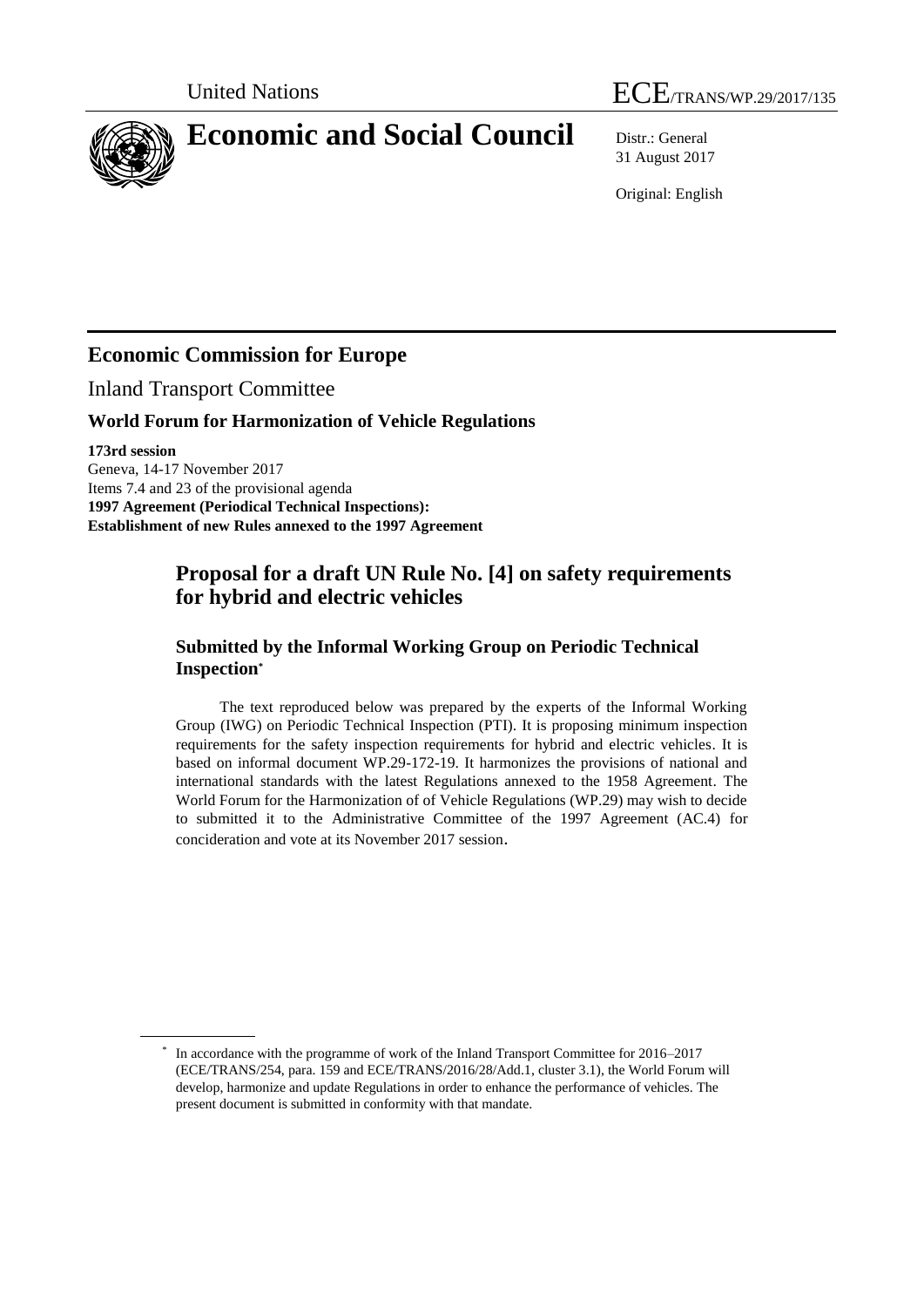## **Rule No. [4]**

# on uniform provisions for periodical technical inspections of motor vehicles equipped with electric or hybrid propulsion<br>system(s) with regard their roadworthiness

## Contents

|                |       | Page           |
|----------------|-------|----------------|
|                | Scope | 3              |
| $\mathfrak{D}$ |       | 3              |
| 3.             |       | $\overline{4}$ |
| 4.             |       | $\overline{4}$ |
| 5.             |       | $\overline{4}$ |
| 6.             |       | $\overline{4}$ |
| 7.             |       | 4              |
| 8.             |       | 5              |
| Annex          |       |                |
|                |       | 6              |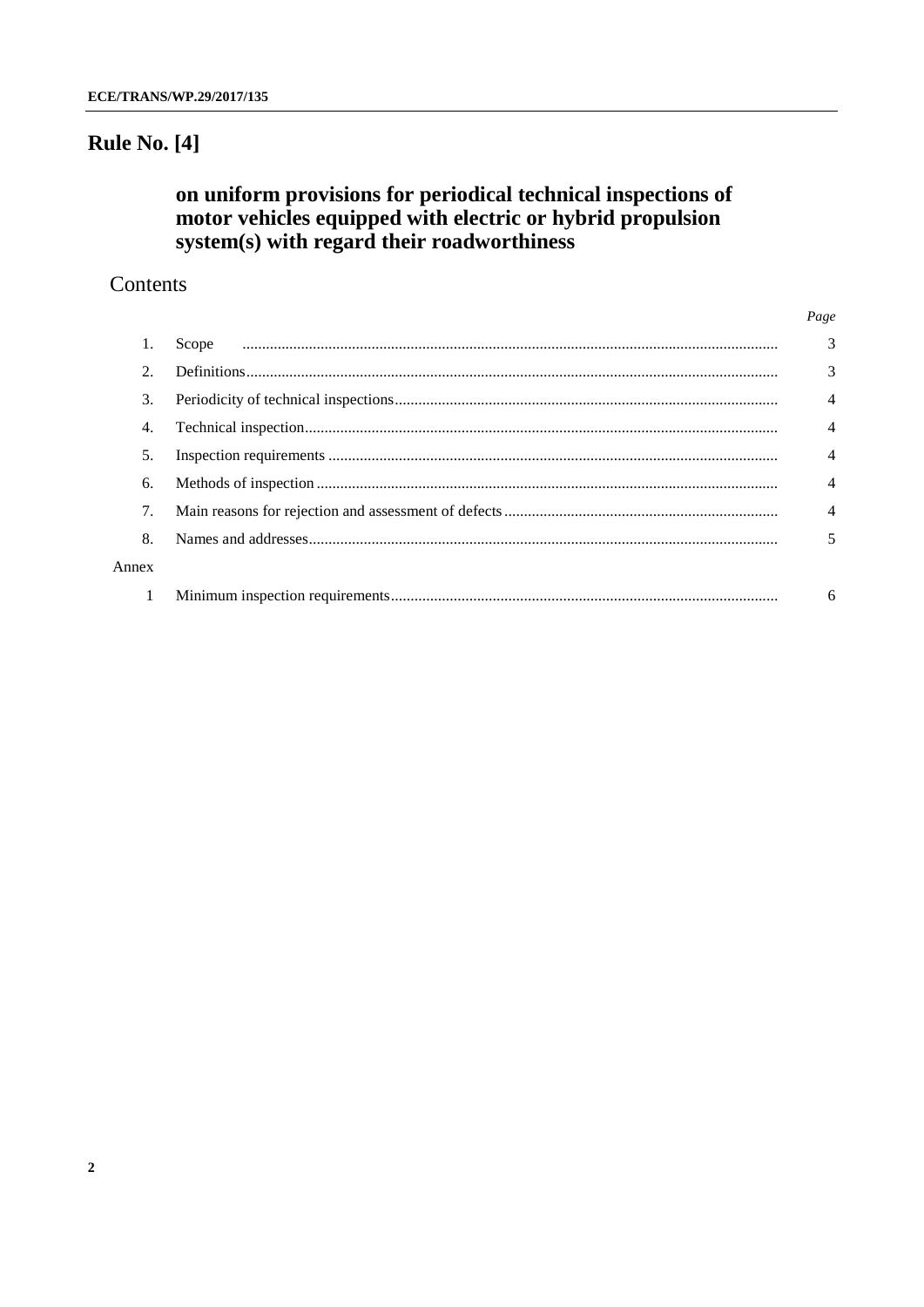#### **1. Scope**

- 1.1. For the purpose of Article 1 of the Agreement concerning the adoption of uniform conditions for periodical technical inspections of wheeled vehicles and the reciprocal recognition of such inspections, the items to be inspected are related to safety requirements of hybrid and electric vehicles;
- 1.2. Wheeled vehicles as defined in paragraph 2.4 used in international transports shall satisfy the requirements set out below when they are considered electric or hybrid according to the UN Regulation No. 100;
- 1.3. Contracting Parties may decide to extend the requirement of paragraph 1.2 above also to vehicles used in domestic transport.

#### **2. Definitions**

For the purpose of this Rule,

- 2.1. "*Agreement*" means the 1997 Vienna Agreement concerning the adoption of uniform conditions for periodical technical inspections of wheeled vehicles and the reciprocal recognition of such inspections;
- 2.2. "*International Technical Inspection Certificate*" means a certificate about the first registration after manufacture and the periodical technical inspections of wheeled vehicles in compliance with the provisions of Article 1 and Appendix 2 of the Agreement (see paragraph 2.1. above);
- 2.3. "*Periodical Technical Inspection*" means a periodical administrative uniform procedure by which the authorized technical Inspection Centres responsible for conducting the inspection tests declare, after carrying out the required verifications, that the wheeled vehicle submitted conforms to the requirements of this Rule;
- 2.4. "*Wheeled vehicle*" means motor vehicles of categories  $M_1$ ,  $M_2$ ,  $M_3$ ,  $N_1$ ,  $N_2$ and N3, as specified in Consolidated Resolution on the Construction of Vehicles (RE.3) (TRANS/WP.29/78/Rev.6, as amended), used in international transport whose permissible maximum mass exceeds 3,500 kg, except those used for the carriage of passengers and having not more than eight seats in addition to the driver's seat;
- 2.5. "*Verification*" means the proof of compliance with the requirements set out in the annex to this Rule through tests and checks carried out using techniques and equipment currently available, and without the use of tools to dismantle or remove any part of the vehicle;
- 2.6. "*1958 Geneva Agreement*" means the Agreement concerning the adoption of uniform technical prescriptions for wheeled vehicles, equipment and parts which can be fitted and/or used on wheeled vehicles and the conditions for reciprocal recognition of approvals granted on the basis of these prescriptions, done at Geneva on 20 March 1958 and amended as of 16 October 1995;
- 2.7. "*Regulation*" means a Regulation annexed to the 1958 Geneva Agreement.
- 2.8. "*Inappropriate repair or modification*" means a repair or modification that adversely affects the road safety of the vehicle.
- 2.9. Hybrid and electric vehicles: according the scope or the Regulation No. 100.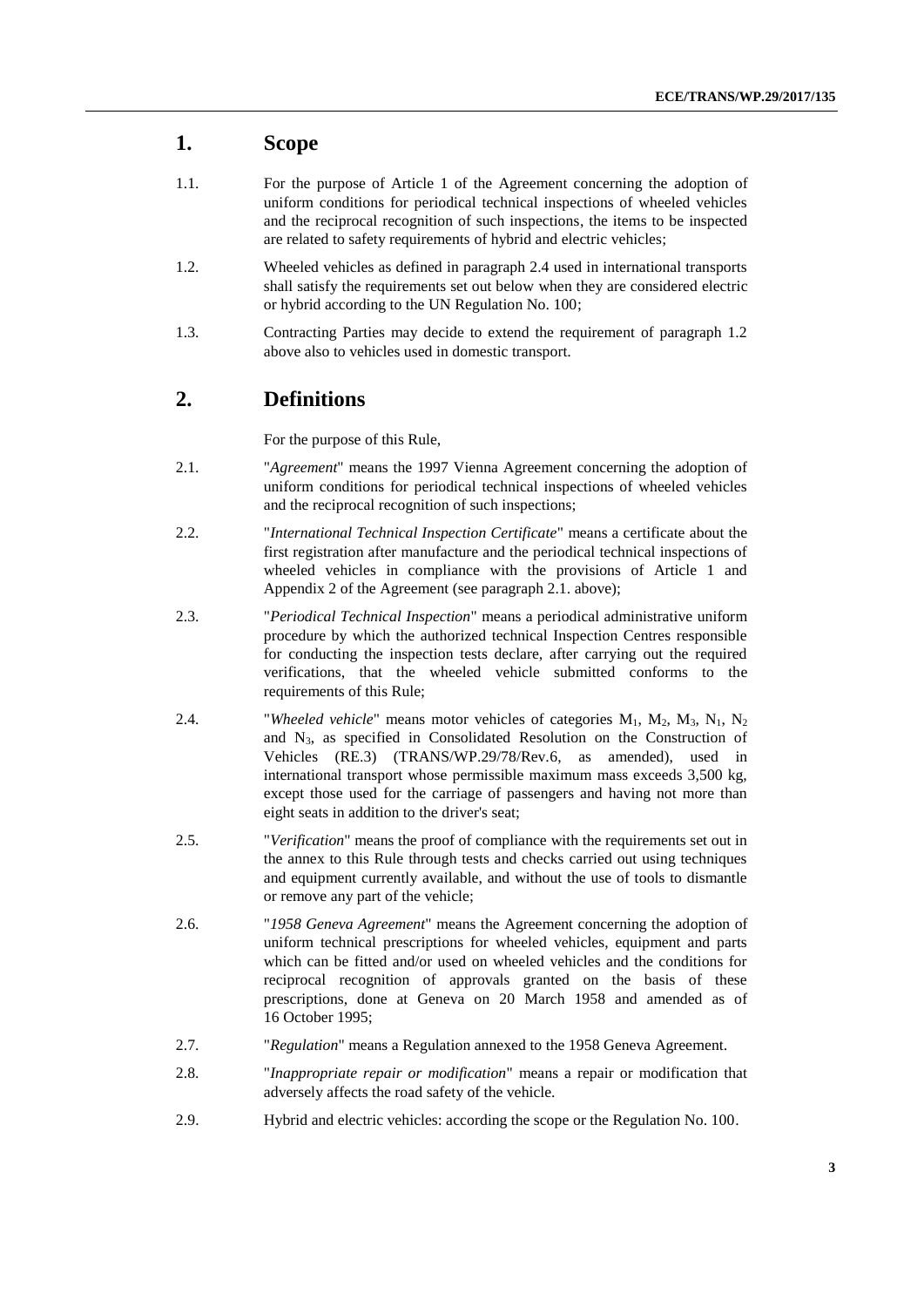2.10. Residual Energy Storage System (RESS) means the rechargeable energy storage system that provides electric energy for electric propulsion.

> The REESS may include subsystem(s) together with the necessary ancillary systems for physical support, thermal management, electronic control and enclosures.

## **3. Periodicity of technical inspections**

| Vehicle categories                                      | Maximum inspection intervals                         |
|---------------------------------------------------------|------------------------------------------------------|
| Passenger-carrying motor vehicles: $M_1$ , except       | Four years after the first entry into service of the |
| taxis and ambulances                                    | first registration and every second two years        |
| Goods vehicles: $N_1$                                   | thereafter                                           |
| Passenger-carrying motor vehicles: M <sub>2</sub> above | One year after the first registration (or if the     |
| 3,500 kg and $M_3$                                      | vehicle is not required to be registered, date of    |
| Goods vehicles: $N_2$ and $N_3$ :                       | first use) and annually thereafter                   |

#### **4. Technical inspection**

Vehicles to which these provisions apply must undergo a periodic technical inspection in accordance with the annex hereafter together with the inspection defined in Rule 1, when applicable, and Rule 2 annexed to the 1997 Agreement.

Following verification, the International Technical Inspection Certificate shall confirm the compliance with at least the provisions of this annex.

#### **5. Inspection requirements**

The inspection shall cover at least the items listed below, provided they are installed in the vehicle.

#### **6. Methods of inspection**

The method of inspection set out in the annex shall be the minimum requirement. Where a method of inspection is given as visual, it means that in addition to looking at the items, the inspector can also handle them, evaluate noise, etc.

### **7. Main reasons for rejection and assessment of defects**

Recommendations for the main reasons for rejection and the assessment of defects are also given in the annex. The three criteria for assessment of defects are defined as follows.

7.1. "*Minor defects*" (MiD) are technical defects that have no significant effect on the safety of the vehicle and other minor non-compliances. The vehicle does not have to be re-examined as it can reasonably be expected that the detected defects will be rectified without delay.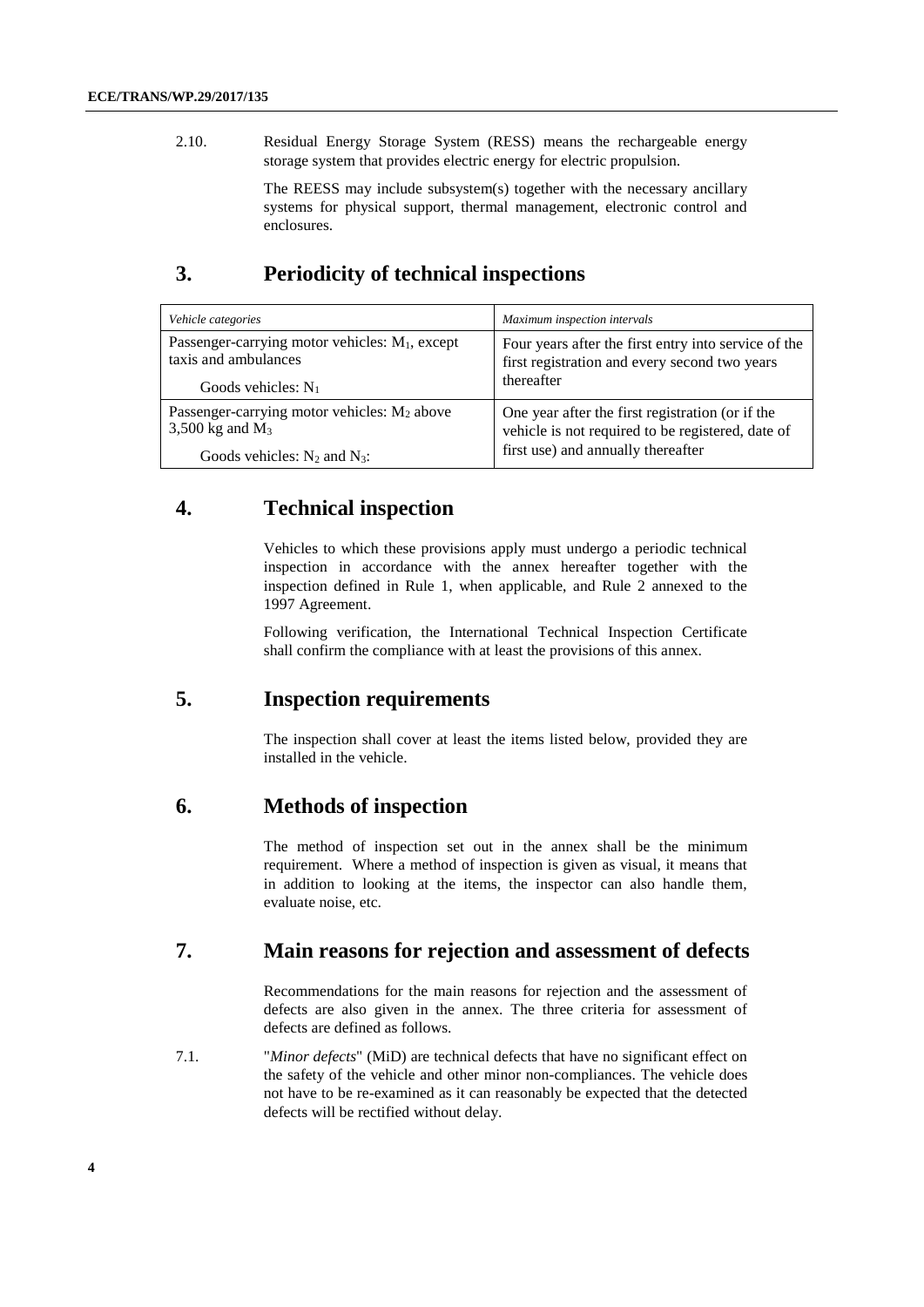- 7.2. "*Major defects*" (MaD) are defects that may prejudice the safety of the vehicle and/or put other road users at risk and other more significant noncompliances. Further use of the vehicle on the road without repair of the detected defects is not allowed although it still may be driven to a place for repair and afterwards to a specified location for the repair to be checked.
- 7.3. "*Dangerous defects*" **(**DD) are defects that constitute a direct and immediate risk to road safety such that the vehicle should not be used on the road under any circumstances.
- 7.4. A vehicle having defects falling into more than one defect group should be classified according to the most serious defect. A vehicle showing several defects of the same group can be classified in the next more serious group if their combined effect makes the vehicle more dangerous.

#### **8. Names and addresses**

The Contracting Parties to the Agreement applying this Rule shall communicate to the United Nations Secretariat basic information on administrative authorities responsible for supervising the inspection tests and issuing the International Technical Inspection Certificates.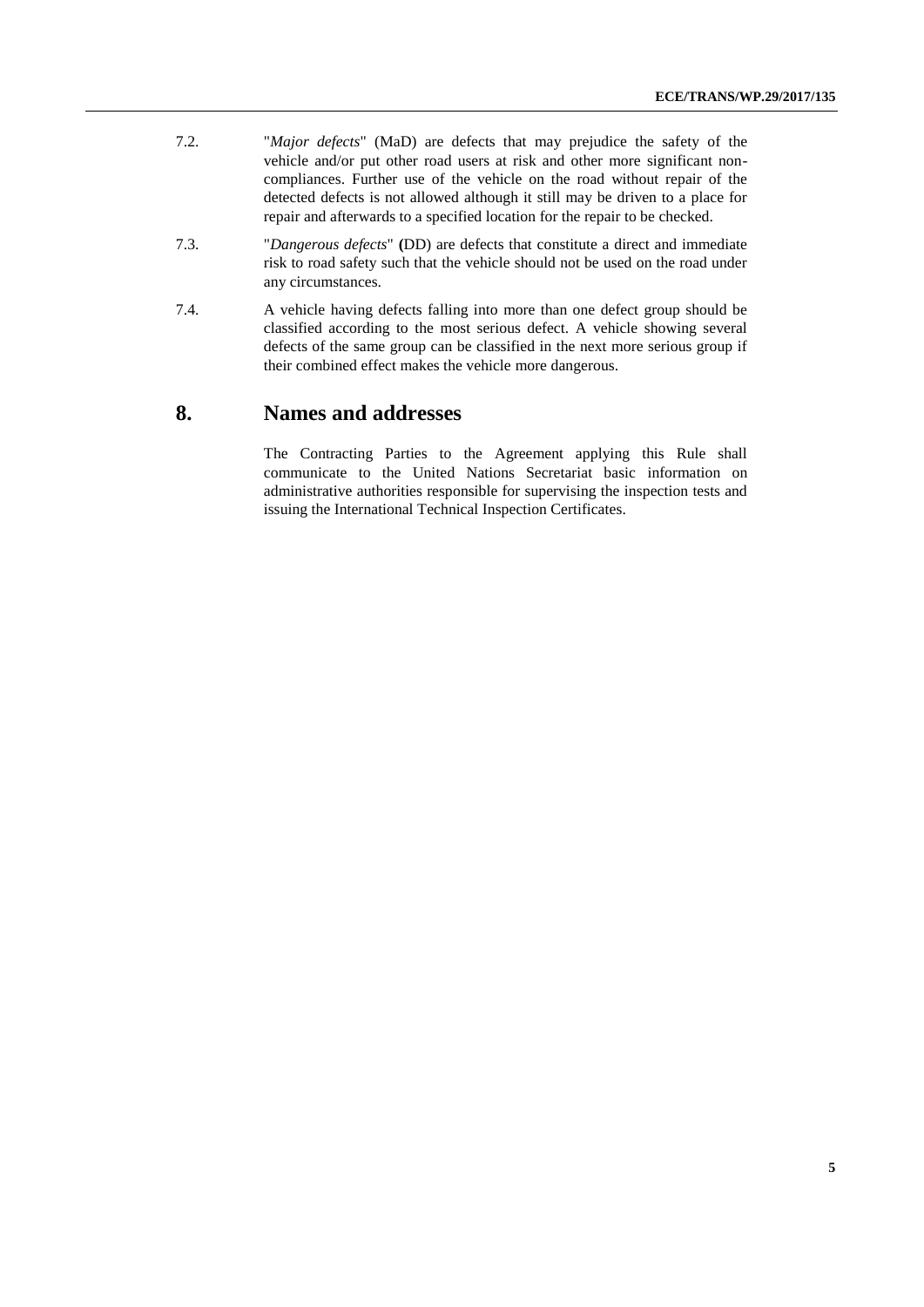#### **Annex**

## **Minimum inspection requirements for electric and hybridelectric vehicles**

The inspection shall cover at least the items listed below.

| <b>Item</b>                                                                                                                                        | Method                                                                                                                       | Main Reasons for Rejection                                                                                                                                                                                                                                                                   | Defect Assessment |              |    |
|----------------------------------------------------------------------------------------------------------------------------------------------------|------------------------------------------------------------------------------------------------------------------------------|----------------------------------------------------------------------------------------------------------------------------------------------------------------------------------------------------------------------------------------------------------------------------------------------|-------------------|--------------|----|
|                                                                                                                                                    |                                                                                                                              |                                                                                                                                                                                                                                                                                              | MiD               | MaD          | DD |
| 1. Electric Vehicle and<br>Hybrid Electric Vehicle's<br>electrical hazard marking<br>as defined by<br>UN Regulation No. 100 if<br>required/fitted) | Visual inspection                                                                                                            | (a) Missing or cannot be found<br>(b) Incomplete or illegible<br>(c) Not in accordance with vehicle<br>documents or records                                                                                                                                                                  |                   | X<br>X<br>X  |    |
| 2. Electric regenerative<br>braking system                                                                                                         | Visual inspection                                                                                                            | Components missing, damaged or<br>(a)<br>corroded<br>Warning device malfunctioning<br>(b)<br>Warning device shows system<br>(c)<br>malfunction                                                                                                                                               |                   | X<br>X<br>X  |    |
| 3. Low voltage electrical<br>wiring (as defined by<br>UN Regulation No. 100)                                                                       | Visual inspection with<br>vehicle over a pit or on<br>a hoist, including inside<br>the engine compartment<br>(if applicable) | Wiring insecure or not adequately<br>(a)<br>secured<br>Fixings loose, touching sharp edges,<br>(b)<br>connectors likely to be disconnected<br>Wiring likely to touch hot parts, rotating<br>(c)<br>parts or the ground, connectors<br>disconnected (relevant parts for braking,<br>steering) | X                 | X            | X  |
|                                                                                                                                                    |                                                                                                                              | Wiring slightly deteriorated<br>(d)<br>Wiring heavily deteriorated<br>(e)<br>Wiring extremely deteriorated (relevant<br>(f)<br>parts for braking, steering).                                                                                                                                 | X                 | $\mathbf{X}$ | X  |
|                                                                                                                                                    |                                                                                                                              | Damaged or deteriorated insulation<br>(g)<br>Likely to cause a short-circuit fault<br>(h)<br>Imminent risk of fire, formation of<br>(i)<br>sparks                                                                                                                                            | X                 | $\mathbf X$  | X  |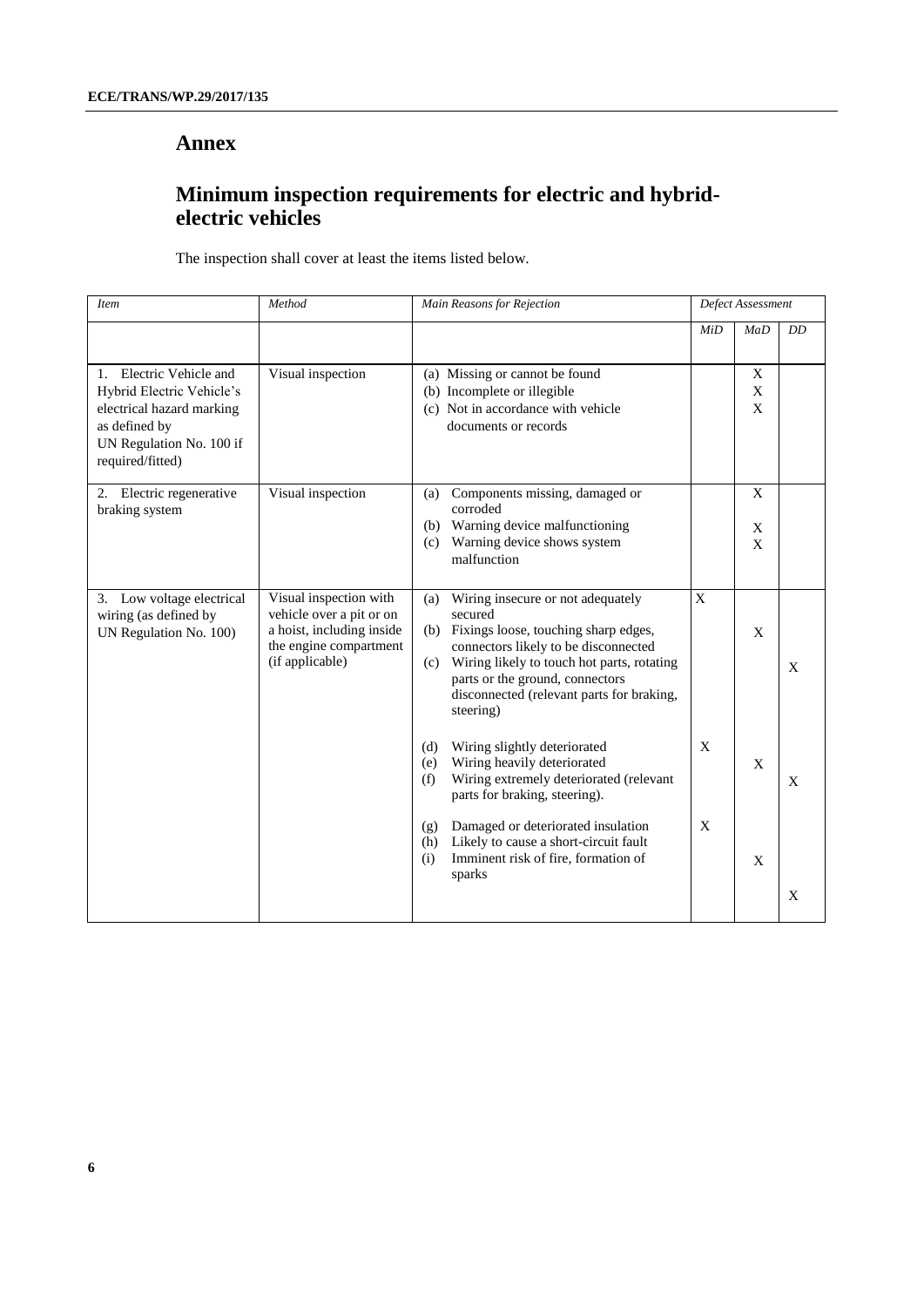| Item                                                                                              | Method                                                                          | Main Reasons for Rejection                                                                                                                           |     | Defect Assessment |    |  |  |  |
|---------------------------------------------------------------------------------------------------|---------------------------------------------------------------------------------|------------------------------------------------------------------------------------------------------------------------------------------------------|-----|-------------------|----|--|--|--|
|                                                                                                   |                                                                                 |                                                                                                                                                      | MiD | MaD               | DD |  |  |  |
| $\overline{4}$ .<br>Electric power train (as defined by UN Regulation No. 100)                    |                                                                                 |                                                                                                                                                      |     |                   |    |  |  |  |
| 4.1. Residual Energy<br>Visual inspection with<br>Not in accordance with requirements<br>X<br>(a) |                                                                                 |                                                                                                                                                      |     |                   |    |  |  |  |
| Storage System<br>(RESS), e.g. Traction                                                           | vehicle over a pit or on a<br>hoist, including inside                           | Insecure or not adequately secured<br>(b)<br>Insecure or not adequately secured with<br>(c)                                                          |     | X                 | X  |  |  |  |
| battery(ies)                                                                                      | the engine compartment<br>when appropriated                                     | immediate risk of falling, short-circuit or<br>chock hazard                                                                                          |     |                   |    |  |  |  |
|                                                                                                   |                                                                                 | Damaged or corroded components<br>(d)<br>Damaged or corroded components with<br>(e)<br>immediate risk of falling, short-circuit or                   |     | X                 | X  |  |  |  |
|                                                                                                   |                                                                                 | chock hazard<br>Leaking<br>(f)                                                                                                                       |     |                   | X  |  |  |  |
|                                                                                                   |                                                                                 | Shields not in place or damaged<br>(g)                                                                                                               |     | X                 |    |  |  |  |
|                                                                                                   |                                                                                 | Shields not in place or damaged with<br>(h)<br>immediate risk of falling, short-circuit or<br>chock hazard                                           |     |                   | X  |  |  |  |
|                                                                                                   |                                                                                 | Damaged or deteriorated electrical insulation<br>(i)<br>Damaged or deteriorated electrical insulation<br>(i)                                         |     | X                 |    |  |  |  |
|                                                                                                   |                                                                                 | with immediate risk of falling, short-circuit<br>or chock hazard                                                                                     |     |                   | X  |  |  |  |
| <b>RESS</b><br>4.2.                                                                               | Visual inspection when                                                          | Not in accordance with requirements<br>(a)                                                                                                           |     | X                 |    |  |  |  |
| management system if<br>fitted / required, e.g.<br>range information,                             | possible                                                                        | Components missing or damaged<br>(b)<br>Components missing or damaged with<br>(c)<br>immediate risk of falling, short-circuit or<br>chock hazard     |     | X                 | X  |  |  |  |
| state of charge<br>indicator, battery<br>thermal control.                                         |                                                                                 | Warning device malfunctioning<br>(d)<br>Warning device shows system malfunction<br>(e)<br>Warning device shows critical system<br>(f)                |     | X<br>X            |    |  |  |  |
|                                                                                                   |                                                                                 | malfunction<br>Operation of RESS ventilation / cooling<br>(g)<br>system impaired, e.g.<br>blocking of ventilation holes, ducts, fluid<br>leaks       |     | X                 | X  |  |  |  |
| 4.3. Electronic<br>converters, motor and<br>change control and                                    | Visual inspection with<br>vehicle over a pit or on a<br>hoist, including inside | Not in accordance with requirements<br>(a)<br>Insecure or not adequately secured<br>(b)<br>Insecure or not adequately secured with<br>(c)            |     | X<br>X            | X  |  |  |  |
| wiring harness and<br>connectors                                                                  | the engine compartment<br>when appropriated                                     | immediate risk of falling, short-circuit or<br>chock hazard                                                                                          |     |                   |    |  |  |  |
|                                                                                                   |                                                                                 | Damaged or corroded components<br>(d)<br>Damaged or corroded components with<br>(e)<br>immediate risk of falling, short-circuit or                   |     | X                 | X  |  |  |  |
|                                                                                                   |                                                                                 | chock hazard<br>Shields not in place or damaged<br>(f)<br>Shields not in place or damaged with<br>(g)<br>immediate risk of falling, short-circuit or |     | X                 | X  |  |  |  |
|                                                                                                   |                                                                                 | chock hazard<br>Damaged or deteriorated electrical insulation<br>(h)<br>Damaged or deteriorated electrical insulation<br>(i)                         |     | X                 |    |  |  |  |
|                                                                                                   |                                                                                 | with immediate risk of falling, short-circuit<br>or chock hazard                                                                                     |     |                   | X  |  |  |  |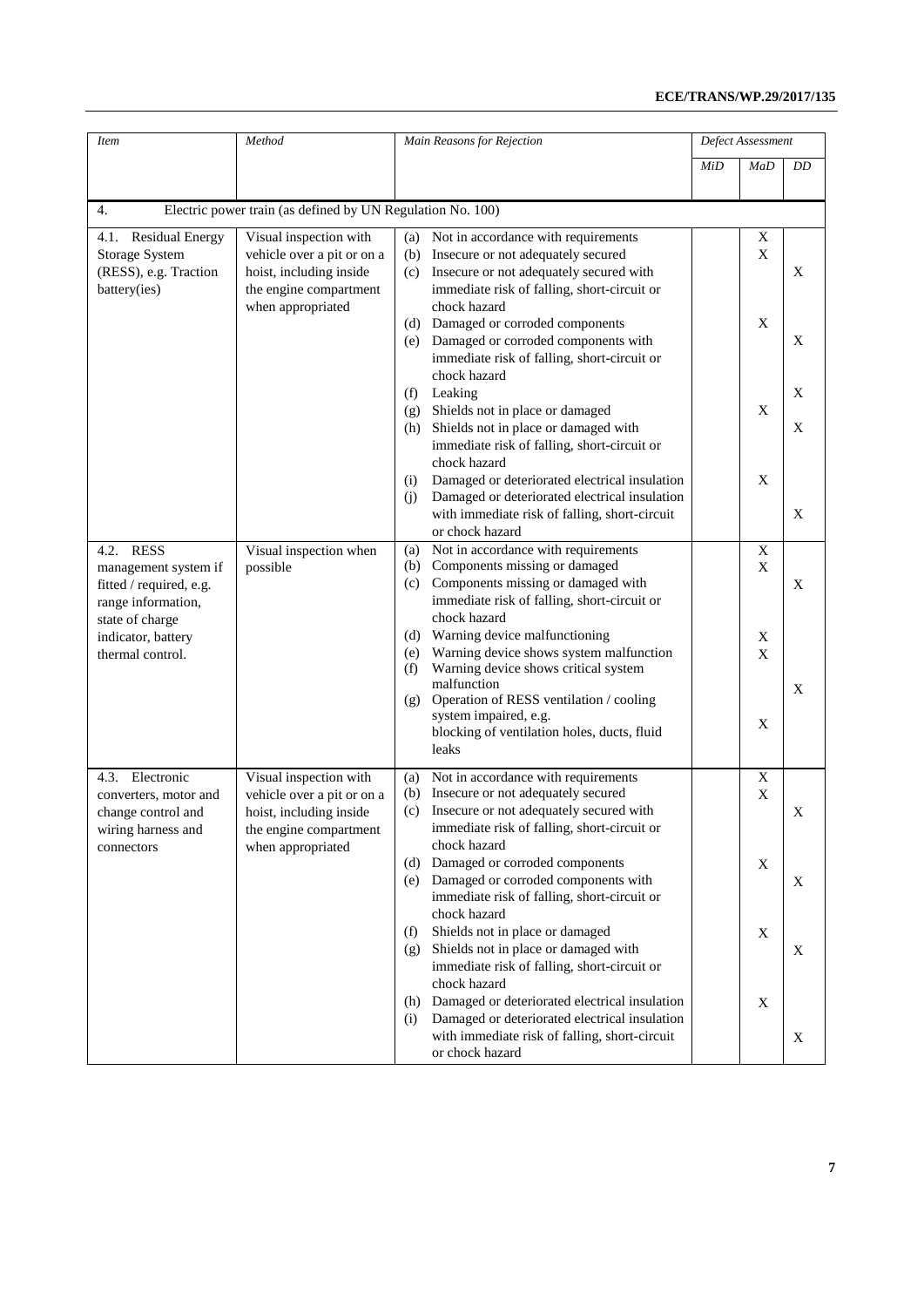#### **ECE/TRANS/WP.29/2017/135**

| <i>Item</i>                                                    | Method                                                                                                                         | Main Reasons for Rejection                                                                                                                                                                               |     | Defect Assessment |    |  |  |
|----------------------------------------------------------------|--------------------------------------------------------------------------------------------------------------------------------|----------------------------------------------------------------------------------------------------------------------------------------------------------------------------------------------------------|-----|-------------------|----|--|--|
|                                                                |                                                                                                                                |                                                                                                                                                                                                          | MiD | MaD               | DD |  |  |
| 4.4. Traction<br>motor(s)                                      | Visual inspection with<br>vehicle over a pit or on a<br>hoist, including inside<br>the engine compartment<br>when appropriated | Not in accordance with requirements<br>(a)<br>Insecure or not adequately secured<br>(b)<br>Insecure or not adequately secured with<br>(c)<br>immediate risk of falling, short-circuit or<br>chock hazard |     | X<br>X            | X  |  |  |
|                                                                |                                                                                                                                | Damaged or corroded components<br>(d)<br>Damaged or corroded components with<br>(e)<br>immediate risk of falling, short-circuit or<br>chock hazard                                                       |     | X                 | X  |  |  |
|                                                                |                                                                                                                                | Shields not in place or damaged<br>(f)<br>Shields not in place or damaged with<br>(g)<br>immediate risk of falling, short-circuit or<br>chock hazard                                                     |     | X                 | X  |  |  |
|                                                                |                                                                                                                                | Damaged or deteriorated electrical insulation<br>(h)<br>Damaged or deteriorated electrical insulation<br>(i)<br>with immediate risk of falling, short-circuit<br>or chock hazard                         |     | X                 | X  |  |  |
| 4.5. Auxiliary power<br>equipment, e.g.<br>heating, defrosting | Visual inspection with<br>vehicle over a pit or on a<br>hoist, including inside<br>the engine compartment<br>when appropriated | Not in accordance with requirements<br>(a)<br>(b) Insecure or not adequately secured<br>Insecure or not adequately secured with<br>(c)<br>immediate risk of falling, short-circuit or<br>chock hazard    |     | X<br>X            | X  |  |  |
|                                                                |                                                                                                                                | (d) Damaged or corroded components<br>Damaged or corroded components with<br>(e)<br>immediate risk of falling, short-circuit or<br>chock hazard                                                          |     | $\mathbf X$       | X  |  |  |
|                                                                |                                                                                                                                | Shields not in place or damaged<br>(f)<br>Shields not in place or damaged with<br>(g)<br>immediate risk of falling, short-circuit or<br>chock hazard                                                     |     | X                 | X  |  |  |
|                                                                |                                                                                                                                | Damaged or deteriorated electrical insulation<br>(h)<br>Damaged or deteriorated electrical insulation<br>(i)<br>with immediate risk of falling, short-circuit<br>or chock hazard                         |     | X                 | X  |  |  |
| 4.6. Service<br>disconnect device                              | Visual inspection and<br>voltage absence check,<br>where possible without<br>disassembling                                     | Insecure or not adequately secured<br>(a)<br>(b) Insecure or not adequately secured with<br>imminent risk of short-circuit or chock<br>hazard                                                            |     | X                 | X  |  |  |
|                                                                |                                                                                                                                | Damaged or corroded components<br>(c)<br>(d) Damaged or corroded components with<br>immediate risk of falling, short-circuit or<br>chock hazard                                                          |     | X                 | X  |  |  |
|                                                                |                                                                                                                                | Shields not in place or damaged<br>(e)<br>Shields not in place or damaged with<br>(f)<br>immediate risk of falling, short-circuit or<br>chock hazard                                                     |     | $\mathbf X$       | X  |  |  |
|                                                                |                                                                                                                                | Damaged or deteriorated electrical insulation<br>(g)<br>(h) Damaged or deteriorated electrical insulation<br>with immediate risk of falling, short-circuit<br>or chock hazard                            |     | X                 | X  |  |  |
|                                                                |                                                                                                                                | Voltage presence<br>(i)                                                                                                                                                                                  |     |                   | X  |  |  |